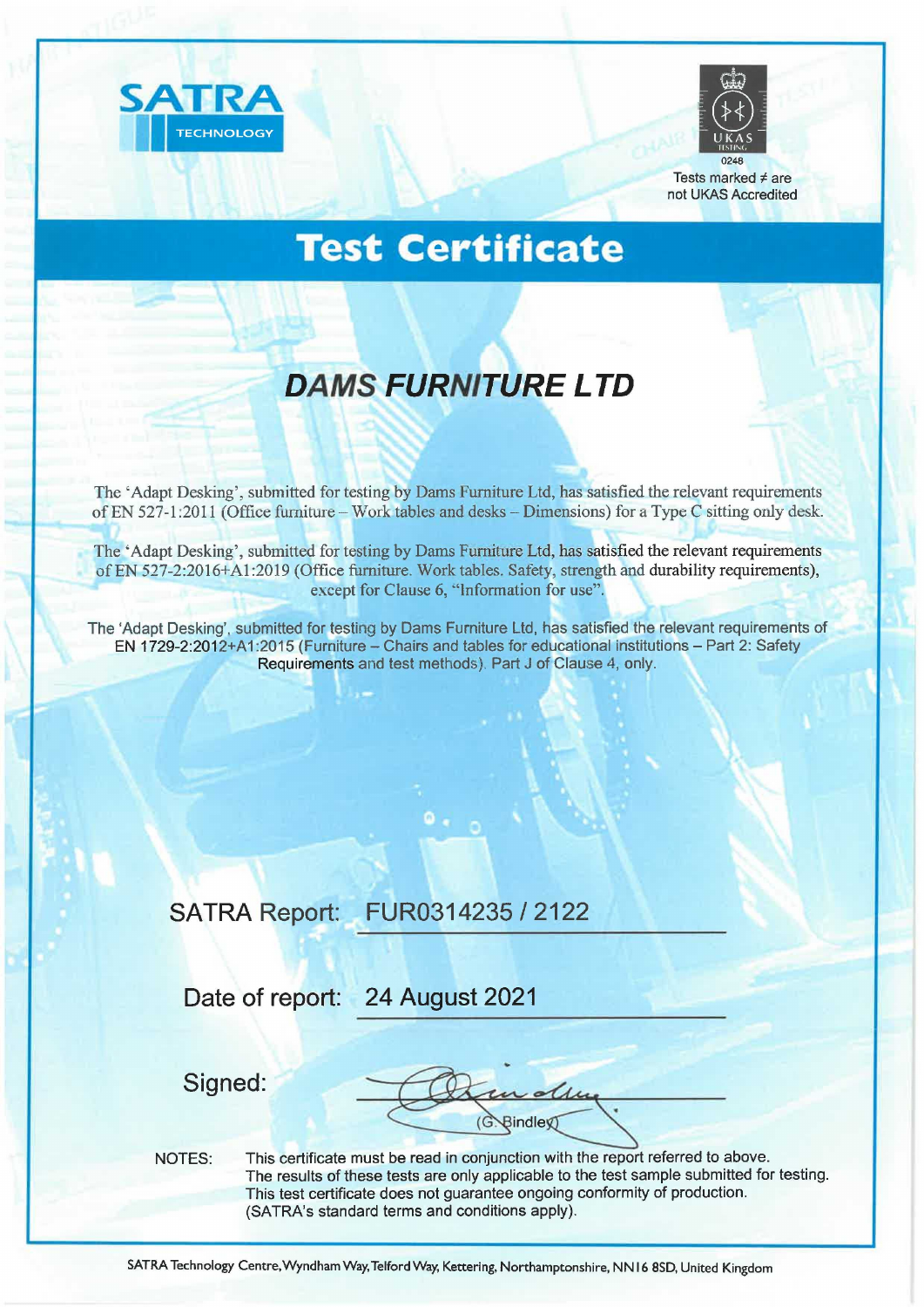#### **TERMS AND CONDITIONS**

Tested products/materials will be kept at SATRA for a limited time and then either returned to clients (at their cost) or will be destroyed.

Test Certificates can be provided to supplement test reports. Please request these and quote the test report number and the product/material reference.

Test Certificates relate to test reports and evaluations carrying the same SATRA CQ number and no others.

SATRA's General Terms and Conditions apply to both test reports and certificates.

Further information on the test methods, specifications used, test results and evaluations are given in SATRA test reports, or are available upon request.

Any wording used to promote products as a result of SATRA test reports and/or certificates must be submitted to SATRA for approval, giving sufficient time to allow for clearance in writing.

Tests carried out to demonstrate the ability of the product or material to perform satisfactorily in its intended environment do not ensure that failure will not eventually occur as a result of habitual misuse or after a long period of service.

Flammability test results relate only to ignitability of the combination of materials under the particular conditions of tests; they are not intended as a means of assessing the full potential fire hazard of the materials in use.

Flammability test results can only be applied to the batch of materials submitted for test. It is recommended by many Fire Officers and Trading Standards Officers that test results and certificate are renewed annually through re-tests.

SATRA Furniture - Fitness for Purpose Guidelines and SATRA Test Methods may be used where appropriate. Such occasions may include instances where there is no European or International standard that is appropriate. SATRA Guidelines and Test Methods reflect the current state of knowledge and are constantly being reviewed.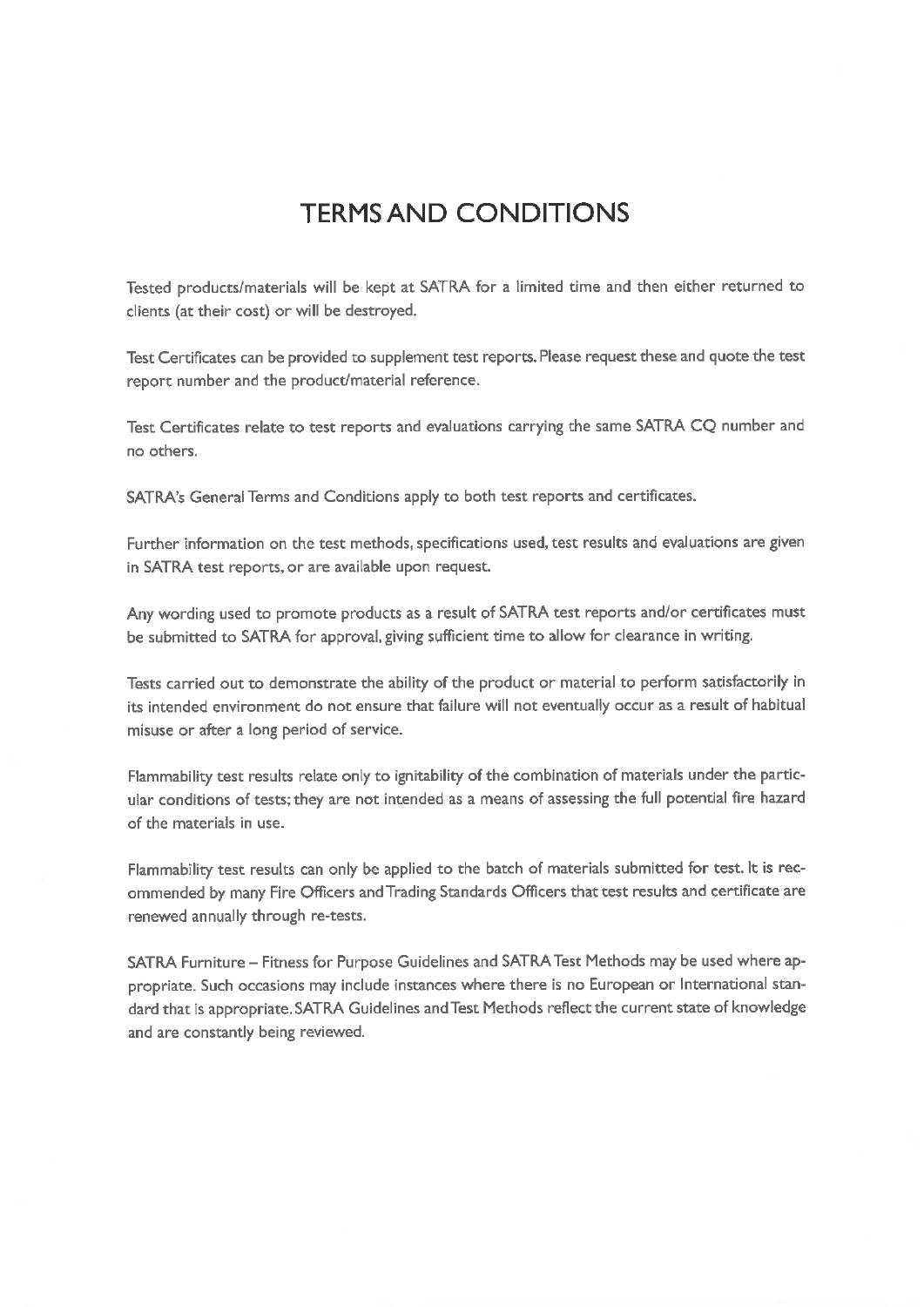### **T ES T C ER T I F I C AT E - ERGONOM ICS UNIT**

# firainternational

#### THIS CERTIFICATE CONFIRMS THAT THE

#### Adapt Desk

#### MANUFACTURED BY

#### DAMS

**Conforms with the BS EN ISO 9241, 1999: Ergonomic requirements for office** work with visual display terminals (VDT's); Part 5: Workstation layout and postural requirements.

This summary certificate is based on evidence of satisfactorily passing further tests required by standards referred to in the BS EN ISO 9241, Part 5 and additional ergonomics testing and evaluation carried out by FIRA Ergonomics Unit.

This Adapt Desk is considered to be capable of meeting the minimum requirements as stated in the Annex of the European Commission's Display Screen Equipment (DSE) Directive (90/270/EEC) and the minimum requirements as stated in the Schedule of the Health and Safety (Display Screen Equipment) Regulations, 1992 as amended by the Health and Safety Regulations 2002. Therefore, the Adapt Desk is suitable for use at DSE workstations

For full details please refer to the evaluation report, (ref: 1021/DAMS/01B/RG).

SIGNATURE:  $M$  fercal  $\leftarrow$ 

PO SITION

Levent Çaglar, Senior Ergonomist

CER TIFICATE ISS UE DATE:

24 January 2022

EXPIRY DATE:

23 January 2025

FOR AND ON BEHALF OF FIRA INTERNATIONAL LIMITED

This certificate only relates to the sample(s) supplied and tested at the time. Re-testing at intervals is recommended and should be subject to agreement between the supplier and the purchaser.

FIRA International Limited. Unit 3 Cockerell Close, Stevenage, Hertfordshire, SG1 2NB, UK www.fira.co.uk